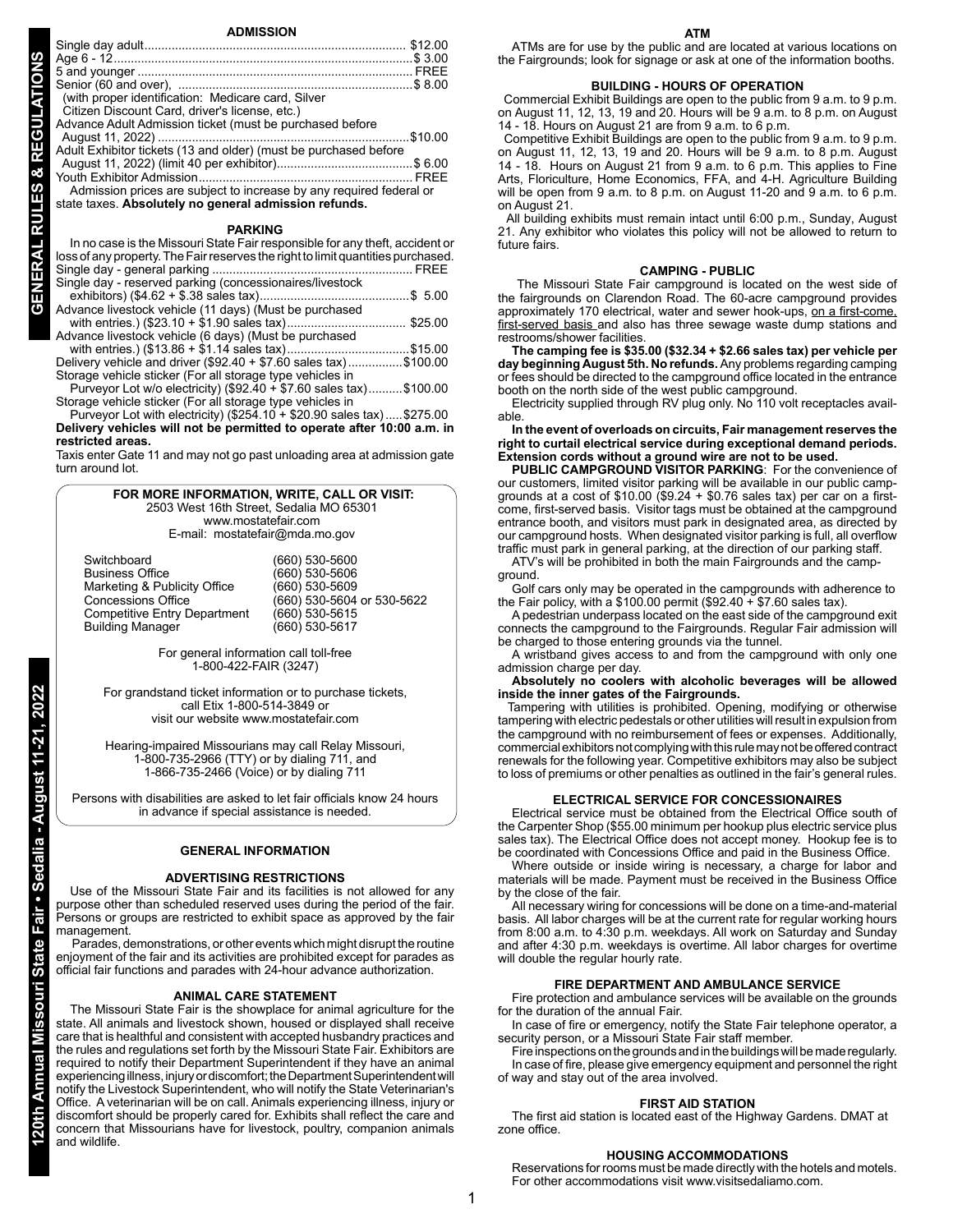#### **INFORMATION BOOTHS**

Information booths are located across the fairgrounds. Maps are at several convenient locations on the fairgrounds.

#### **LIABILITY STATEMENT**

**THE MISSOURI STATE FAIR WILL NOT BE RESPONSIBLE TO ANY PERSON, INDIVIDUAL, CORPORATION OR ASSOCIATION FOR ANY LOSS BY FIRE, THEFT, DAMAGE, OR PERSONAL INJURY SUSTAINED BY ANYONE THROUGH THE NEGLIGENCE OF ANY PERSON OR GROUP OF PERSONS, EXHIBITS OR EXHIBITORS.**

#### **PARKING/GATE PROCEDURES**

Exhibitors, concessionaires and purveyors should consult the map for location of gates and parking lots.

Gates 4, 6 and 8 are LIMITED ACCESS GATES. Gate 11 will be a general access gate, but hang tags will be necessary to access inner Gate 11 inside the perimeter gate. Only vehicles with proper credentials will be allowed to enter these gates.

Each gate is color-coded with the assigned parking lots. Parking permits and unloading permits are HANG TAGS.

YOU MAY ONLY ENTER THE GATE CODED WITH THE SAME COLOR AS YOUR PARKING TAG. Any color hang tag may enter Gate 6 from midnight to 6:00 a.m. Admission fees will be collected at these gates.

Exhibitors and concessionaires who do not have the proper admission, unloading and/or parking passes should report to the Visitor's Hospitality booth on South Highway 65, next to the Missouri Department of Conservation office building. Livestock exhibitors report to Gate 4 - off 16th Street.

# **Gate 4 - Blue Hang Tag Gate 6 - Orange Hang Tag**

 (Beef and Dairy-Limited)\* Service Draft Horses<br>Horses Horses Special Guests \*SEE ENTRY BLANK

# Concessionaires

Concessionaires<br>Conservation

Fair Employees<br>Service

**Gate 11 - Green Hang Tag Gate 8 - Yellow Hang Tag** Concessionaires<br>Disabled Lambs - Market & Dairy Goat<br>Wether Dams Machinery Wether Dams<br>Media Poultry Rabbit<br>Fair Employees

4-H & FFA Exhibitors<br>Dairy Goats Sheep - Breeding<br>Swine Fair Employees **Gate 9 - General Admission-**

**No Hang Tag Necessary** Rodeo Tractor Pull Horseshoe Pitching State Fair Arena events

 **Gates to the Fairgrounds will be closed Wednesday, August 10, to drive-through traffic. Gate 6 will be open for participants in events taking place in the Mathewson Exhibition Center. The Fair opens Thursday, August 11.**

#### **PARKING**

Restricted parking lots are available for livestock exhibitors and concessionaires who may park in their assigned areas. Entry gates and restricted parking lots are color-coded, and vehicles allowed to park in a designated restricted lot are provided a hang tag of that color. The hang tag MUST be displayed from the rear view mirror in the vehicle. These hang tags give authorization to enter the gate coded in the same color nearest to the assigned parking area. This information is outlined under Entry Procedures. Failure to park in the assigned area or to display a hang tag will result in the vehicle being towed. If a vehicle is towed and impounded, a minimum fee of \$75.00 must be paid before the vehicle is released.

Motorcycle parking is provided at all general parking gates (Main Gate, Gate 5, Gate 9, Gate 11, and Centennial Gate).

#### **PARCEL DELIVERY**

Packages addressed to the Missouri State Fair will be delivered to the proper department. During the fair, all UPS and Federal Express packages will be delivered to the drop-off site east of the locomotive (approximate delivery times will be posted). All packages should be addressed as follows: Name and Department

(Your Cell Phone Number) MISSOURI STATE FAIR 2503 West 16th Street Sedalia, MO 65301

#### **PETS**

No pets are allowed on the fairgrounds. Exceptions: 1) Service animals for persons with disabilities; 2) Police dogs on duty; 3) Trained animals in scheduled performances; and 4) Pets entered in scheduled competitions.

**PHOTOGRAPHERS**

The official State Fair photographers are located on the Fairgrounds. Contact your department superintendent for the location. Livestock publication photographers with credentials provided by the Fair will be allowed to take pictures for their respective associations, however, only the official State Fair photographer is allowed to shoot inside the show ring. Contact the Fair's Publicity Office for more information regarding photographers and obtaining credentials.

#### **PHOTOGRAPHING YOUTH PARTICIPATION AT THE FAIR**

Public Relations are an important part of the Missouri State Fair. Photographs are used in various print and electronic media to recognize members for their work and to let others know what is happening at the Missouri State Fair. Should you prefer that your child not be photographed at MSF events, we want to work with you to keep his or her photo from being taken. Because there are so many youth involved in the Missouri State Fair, we cannot assure you that your child will not be photographed. We will ask official photographers to honor individual's requests not to be photographed. Please visit with your children about your wishes and encourage them to let photographers know that they request not to be photographed. Should a photo of your child be made and used against your wishes, please let us know so that we will not use it again in the future.

#### **PICNIC AREA**

Picnic tables are located in parking areas and in the Highway Gardens. **No coolers containing alcoholic beverages may be carried through the inner gates of the fairgrounds. Coolers and large bags may be inspected.**

#### **POLICE**

The Missouri State Highway Patrol is located at the Centennial gate, east of the Coliseum.

The Missouri State Fair security force is on duty 24 hours daily.

#### **POST OFFICE**

A substation of the Sedalia Post Office is located in the Morton Building. Stamps, money orders and postcards are available.

#### **PRESS & MEDIA LOUNGE**

The Press and Media Lounge is located in the Missouri Electric Cooperatives (MEC) Building between the Varied Industries and Commercial Buildings. All media representatives visiting the fair are requested to register at the Publicity Office in the MEC Building. Information about awards, statistics, official decisions, announcements and daily events may be obtained from the Publicity Office.

#### **PROHIBITED ACTIVITIES/ITEMS**

No weapons (including firearms and ammunitions, bows and arrows, tasers, stun guns, swords, and axes) allowed. No bicycles, skateboards, scooters, roller skates, and/or any other type of non-motorized activity allowed. No mopeds, scooters, go-carts, motorcycles, Segways, or other type of motorized activity allowed. No barbecue grills allowed (includes charcoal, butane, propane, and woodchip-type grills). No alcohol (including any beer, wine, and hard liquor) allowed. No laser pointers or drones allowed (unless specified by the Fair Director). These items are prohibited in the interest of safety for all who attend the Fair. Violators will have equipment confiscated. It will be available for pick up the day after the Fair closes at the Highway Patrol Office.

No animal, except those entered in a show, class, or entertainment act, allowed.

No solicitation will be allowed on the grounds without advance permission from the Fair Director.

#### **SALE OF NON-ENTERED ANIMALS**

Animals not entered in a show or a class at the Missouri State Fair cannot be sold anywhere on the Fairgrounds. The seller will be prohibited from competing or exhibiting for a minimum of one year. This will lead to forfeiture of premiums and prizes won and immediate removal of all animals from the Fairgrounds.

#### **SENIOR CITIZENS' LOUNGE**

A lounge for senior citizens, sponsored by AT&T and the Telephone Pioneers, along with Nabholz Construction, is located in the Log Home. The air-conditioned lounge offers refreshments, fairground maps and information daily

On Senior Citizens' Day, August 17, a senior lounge will also be available in the air-conditioned Mathewson Exhibition Center arena. Free maps, refreshments and shuttle bus passes are available in both lounges on Senior Citizens' Day.

Hours: 9:00 a.m. - 6:00 p.m. daily 8:00 a.m. - 8:00 p.m. Wednesday, August 17 ONLY

# **SPECIAL ASSISTANCE**

Persons with disabilities should let Fair officials and the superintendent of the show know if special assistance is needed.

**120th Annual Missouri State Fair • Sedalia - August 11-21, 2022**

ທ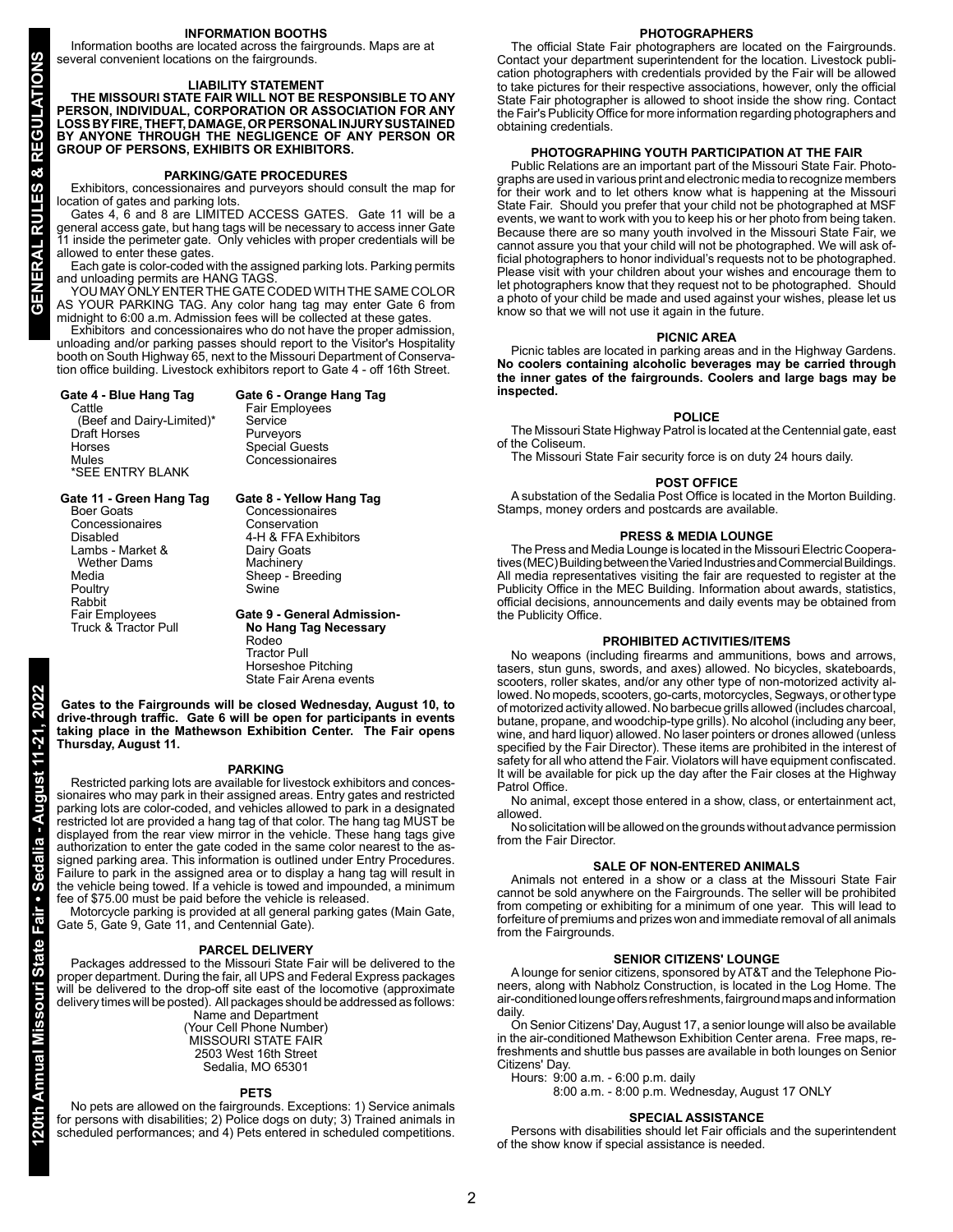# **EXHIBITOR**

**RULES AND REGULATIONS**

**The Missouri State Fair will not be responsible for duplicate account charges related to multiple submission of entry forms.**

#### **ENTRIES**

All classes of the Missouri State Fair, unless otherwise noted, are open to exhibitors who meet the requirements, whether residents of Missouri or some other state. Entry blanks may be printed from www.mostatefair.com.

- 1. **Violation of any rules may result in any or all of the following:** A. Withholding or return of payment for the animal or exhibit,
	- premiums and awards. B. Suspension from future exhibiting at the Missouri State Fair for a length of time to be determined by the Missouri State Fair Commission or the Director of the Missouri State Fair on behalf of the Commission. Suspensions can be for any length of time and may be permanent.
	- C. Probationary exhibiting at the Missouri State Fair for a length of time and under such terms and conditions to be determined by the Missouri State Fair Commission or the Director of the Missouri
	- State Fair on behalf of the Commission.<br>D. Assessment of any other penalty detern Assessment of any other penalty determined by the Missouri State Fair Commission or the Director of the Missouri State Fair on behalf of the Commission.
- 2. Entries in all departments must be received before the closing date set for each department. **All entries must be received by specified deadline. Late fees will be charged and enforced for all entries received after specified deadline dates.** ABSOLUTELY NO ENTRIES will be taken after the closing dates indicated unless a late fee is applicable.
- 3. Vendor input form required for each exhibitor in order for premiums to be paid.
- 4. All entries must be typed or printed.
- 5. All entries must include:
- A. Name of the owner of the article or animal
- B. Complete mailing address, including route number, box number, street number, county, city, state, zip code, and daytime phone number.
- C. **Social Security or tax I.D. number of exhibitor** (Social Security numbers are required due to premiums being 1099 reportable).
- D. Department letter
- E. Section letter<br>F. Class number
- Class number
- G. Description of article (except livestock)
- **Livestock entries must also include:**
- H. Name of animal
- I. Animal's date of birth
- Ear tag number, ID number, band or leg number or registry number K. The number of animals to be exhibited
- Entries will not be accepted unless this information is given. Exhibits which have been erroneously entered may be trans ferred to their proper class prior to judging at the discretion of the director and superintendent of the department. If such classes have been judged, they shall not be re-judged.
- 6. Exhibitors are only allowed to enter animals that represent the section/ category they are entering (such as a mule in the mule show or Angus beef cattle in Angus beef cattle show); no other animals qualify.
- 7. **Exhibitors are responsible for their own errors and those of their agents in filling out entry blanks.**
- 8. All entries must be accompanied by the proper fees. All adult livestock entrants can purchase exhibitor passes for the person(s) exhibiting livestock. **Checks for livestock exhibitor passes and entry fees should be made payable to the Missouri State Fair**. Any exhibiting person, party, organization or company giving an insufficient funds check to the Missouri State Fair or to any vendor at the Missouri State Fair will result in disciplinary action.
- 9. Articles entered for premiums which are the result of mechanical or artistic skill must be entered in the name of the artist, inventor, manufacturer or maker. Please check eligibility requirements in the department in which the article is entered.
- 10. All entries are made with the distinct understanding that in no event will the Missouri State Fair become responsible for any loss or damage that may occur to any animal or article.
- 11. Any animal or article eligible to be shown must be owned by the exhibitor when entry is made.
- 12. Individual animals shown in all of the group and herd classes listed must have been entered and shown in one of the classes for single animals
- 13. Substitutions of eligible animals or articles may be permitted at the discretion of the department superintendent prior to judging.
- 14. Electronic communication devices prohibited in the show ring.
- 15. Drenching will not be allowed except when authorized for health reasons by the State Veterinary.
- 16. NO show halter leads with any sharp objects will be allowed (no bike chains, barbed wire tied to chain, or etc.) and/or cable halters (including cable leads) will be allowed.
- 17. No Port-a-cool units allowed on the Missouri State Fairgrounds.
- 18. 4-H and FFA entries should be sent to the Missouri State Fair.
- 19. Only Missouri 4-H and FFA members are eligible.
- 20. 4-H entry blanks may be obtained at county University Extension Centers. FFA entry blanks can be obtained from high school vocational agriculture instructors. Entry blanks are also available on-line at www. mostatefair.com.
- 21. **4-H and FFA exhibitors will NOT be entered automatically in the open breeding stock shows.**

### **ENTRY & PROCESSING FEES EQUINE STALL AND PEN RATES**

|                             | EQUINE STALL AND PEN RATES                                                                            |  |
|-----------------------------|-------------------------------------------------------------------------------------------------------|--|
|                             |                                                                                                       |  |
|                             |                                                                                                       |  |
|                             | Draft Horses (may put 1 per stall) (\$46.20 + \$3.80 sales tax) 50.00                                 |  |
|                             | Draft Horse Pull, per team (\$18.48 + \$1.52 sales tax)20.00                                          |  |
|                             |                                                                                                       |  |
| Gypsy Horse Show (per head) |                                                                                                       |  |
|                             |                                                                                                       |  |
|                             | Mules, Draft, per head (may put 2 per stall)                                                          |  |
|                             |                                                                                                       |  |
|                             | Miniature Mules, per head (may put 2 per stall)                                                       |  |
|                             |                                                                                                       |  |
|                             | Miniature Donkey, per head (may put 2 per stall)                                                      |  |
|                             |                                                                                                       |  |
|                             | Gaited Mules, per head (\$9.24 + \$.76 sales tax) 10.00                                               |  |
|                             | Riding & Jumping Mules, per head (\$9.24 + \$.76 sales tax)  10.00                                    |  |
|                             | Jacks & Jennets, per head (\$9.24 + \$.76 sales tax) 10.00                                            |  |
|                             |                                                                                                       |  |
|                             |                                                                                                       |  |
|                             | All horse entries must pay stall or pen fee. Stalls will be assigned.                                 |  |
|                             |                                                                                                       |  |
|                             | Fees include sales tax. All livestock and horse entries must pay entry fee.                           |  |
|                             | Stalls will be assigned on a first-come, first-served basis.                                          |  |
|                             | <b>LIVESTOCK FEES</b>                                                                                 |  |
|                             |                                                                                                       |  |
|                             |                                                                                                       |  |
|                             |                                                                                                       |  |
|                             | Beef Cattle: 4-H/FFA Steer, Market Heifer or Crossbred Heifer  15.00                                  |  |
|                             |                                                                                                       |  |
|                             | $\mathsf{NOTE}$ Beef Cattle - Bedding Fee, per head (bedding will be provided)  10.00 $\mathsf{NOTE}$ |  |
|                             |                                                                                                       |  |
|                             |                                                                                                       |  |
|                             | Swine (Barrows, Boars & Gilts) - Open, per head 6.00                                                  |  |
|                             | Swine (Barrows, Boars & Gilts) - 4-H/FFA, per head4.00                                                |  |
|                             | Carcass: Growth & Quality Barrow, per head                                                            |  |
|                             |                                                                                                       |  |
|                             |                                                                                                       |  |
|                             | Sheep, per head 4-H/FFA (breeding & market)  4.00                                                     |  |
|                             |                                                                                                       |  |
|                             |                                                                                                       |  |
|                             |                                                                                                       |  |
|                             |                                                                                                       |  |
|                             |                                                                                                       |  |
|                             |                                                                                                       |  |
|                             |                                                                                                       |  |
|                             |                                                                                                       |  |
|                             |                                                                                                       |  |
|                             |                                                                                                       |  |
|                             |                                                                                                       |  |
| Rabbits - Open:             |                                                                                                       |  |
|                             |                                                                                                       |  |
|                             |                                                                                                       |  |
|                             |                                                                                                       |  |
|                             |                                                                                                       |  |
|                             |                                                                                                       |  |
|                             |                                                                                                       |  |
|                             | <b>BUILDING EXHIBIT FEES</b>                                                                          |  |
|                             |                                                                                                       |  |
|                             |                                                                                                       |  |
| <b>Agriculture:</b>         |                                                                                                       |  |
|                             | Hams, Bacon & Summer Sausages: per article \$1.00                                                     |  |
|                             |                                                                                                       |  |
|                             |                                                                                                       |  |
| Fine Arts:                  |                                                                                                       |  |
|                             |                                                                                                       |  |
|                             |                                                                                                       |  |
|                             | Amateur/Professional Division: per article\$5.00                                                      |  |
|                             |                                                                                                       |  |
|                             |                                                                                                       |  |
|                             | LATE FEES plus Regular Entry Fees                                                                     |  |
|                             | <b>Livestock</b>                                                                                      |  |

**Livestock** Late fees will be enforced on all animal entries received on July 2, 2022 or after, and must be received before July 26, 2022. 4-H/FFA Dog, per head ............................ 4-H/FFA Horse, per head (received before July 15) ........................25.00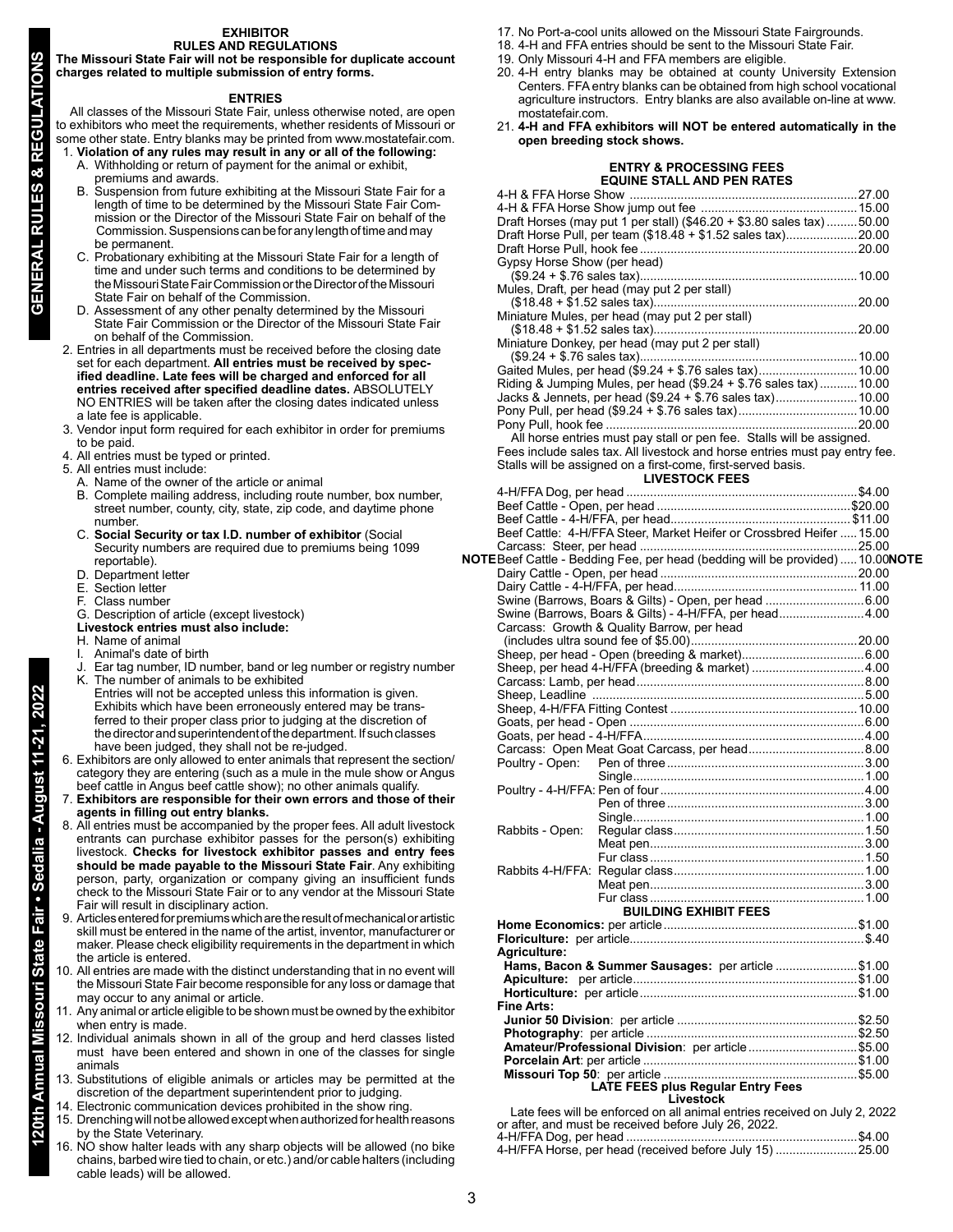| Swine - Open (Barrows, Boars & Gilts), per head 6.00   |  |  |  |  |
|--------------------------------------------------------|--|--|--|--|
| Swine - 4-H/FFA (Barrows, Boars & Gilts), per head4.00 |  |  |  |  |
|                                                        |  |  |  |  |
| <b>LATE FEES plus Regular Entry Fees</b>               |  |  |  |  |
| <b>Building Exhibits</b>                               |  |  |  |  |

**Building Exhibits**<br>Home Economics, per exhibitor (7/20/22 to 7/25/22 at 12 noon) ....10.00 Fine Arts:

| Amateur/Professional, per exhibitor (7/20/22 to 8/7/22 at 5 p.m.) 10.00 |  |
|-------------------------------------------------------------------------|--|
| Junior 50, per exhibitor (7/20/22 to 8/7/22 at 5 p.m.)10.00             |  |
| Photography, per exhibitor (7/20/22 to 8/7/22 at 5 p.m.)10.00           |  |
|                                                                         |  |

#### **IAFE (INTERNATIONAL ASSOCIATION OF FAIRS & EXPOSITIONS) NATIONAL CODE OF SHOW RING ETHICS**

 Exhibitors of animals at livestock shows shall at all times deport themselves with honesty and good sportsmanship. Their conduct in this competitive environment shall always reflect the highest standards of honor and dignity to promote the advancement of agricultural education. This code applies to junior as well as open class exhibitors who compete in structured classes of competition. This code applies to all livestock offered in any event at a livestock show. In addition to the "IAFE Code of Show Ring Ethics," fairs and livestock shows may have rules and regulations which they impose on the local, county, state, provincial and national levels.

 All youth leaders working with junior exhibitors are under an affirmative responsibility to do more than avoid improper conduct or questionable acts. Their moral values must be so certain and positive that those younger and more pliable will be influenced by their fine example. Owners, exhibitors, fitters, trainers and absolutely responsible persons who violate the code of ethics will forfeit premiums, awards and auction proceeds and shall be prohibited from future exhibition in accordance with the rules adopted by the respective fairs and livestock shows. Exhibitors who violate this code of ethics demean the integrity of all livestock exhibitors and should be prohibited from competition at all livestock shows in the United States and Canada.

 The following is a list of guidelines for all exhibitors and all livestock in competitive events:

- 1. All exhibitors must present, upon request of fair and livestock show officials, proof of ownership, length of ownership, and age of all animals entered. Misrepresentation of ownership, age, or any facts relating thereto is prohibited.
- 2. Owners, exhibitors, fitters, trainers, or absolutely responsible persons shall provide animal health certificates from licensed veterinarians upon request by fair or livestock show officials.
- 3. Junior exhibitors are expected to care for and groom their animals while at fairs or livestock shows.
- 4. Animals shall be presented to show events where they will enter the food chain free of violative drug residues. The act of entering an animal in a livestock show is the giving of, consent by the owner, exhibitor, fitter, trainer and/or absolutely responsible person for show management to obtain any specimens of urine, saliva, blood, or other substances from the animal to be used in testing. Animals not entered in an event which culminates with the animal entering the food chain shall not be administered drugs other than in accordance with applicable federal, state and provincial statutes, regulations and rules. Livestock shall not be exhibited if the drugs administered in accordance with federal, state and provincial statutes, regulations and rules affect the animal's performance or appearance at the event.

 If the laboratory report on the analysis of saliva, urine, blood, or other sample taken from livestock indicates the presence of forbidden drugs or medication, this shall be prima facie evidence such substance has been administered to the animal either internally or externally. It is presumed that the sample of urine, saliva, blood, or other substance tested by the laboratory, to which it is sent, is the one taken from the animal in question, its integrity is preserved and all procedures of said collection and preservation, transfer to the laboratory and analysis of the sample are correct and accurate and the report received from the laboratory pertains to the sample taken from the animal in question and correctly reflects the condition of the animal at the time the sample was taken, with the burden on the owner, exhibitor, fitter, trainer, or absolutely responsible person to prove otherwise.

 At any time after an animal arrives on the fair or livestock show premises, all treatments involving the use of drugs and/or medications for the sole purpose of protecting the health of the animal shall be administered by a licensed veterinarian.

- 5. Any surgical procedure or injection of any foreign substance or drug or the external application of any substance (irritant, counterirritant, or similar substance) which could affect the animal's performance or alter its natural contour, confirmation, or appearance, except external applications of substances to the hoofs or horns of animals which affect appearance only and except for surgical procedures performed by a duly licensed veterinarian for the sole purpose of protecting the health of the animal, is prohibited.
- 6. The use of showing and/or handling practices or devices such as striking animals to cause swelling, using electrical contrivance, or other similar practices are not acceptable and are prohibited.
- 7. Direct criticism or interference with the judge, fair or livestock show management, other exhibitors, breed representatives, or show officials before, during, or after the competitive event is prohibited. In the furtherance of their official duty, all judges, fair and livestock show management, or other show officials shall be treated with courtesy, cooperation and respect and no person shall direct abusive or threatening conduct toward them.
- 8. No owner, exhibitor, fitter, trainer, or absolutely responsible person shall conspire with another person or persons to intentionally violate this code of ethics or knowingly contribute or cooperate with another person or persons either by affirmative action or inaction to violate this code of ethics. Violation of this rule shall subject such individual to disciplinary action.
- 9. The application of this code of ethics provides for absolute responsibility for an animal's condition by an owner, exhibitor, fitter, trainer, or participant whether or not he or she was actually instrumental in or had actual knowledge of the treatment of the animal in contravention of this code of ethics.
- 10.The act of entering an animal is the giving of consent by the owner, exhibitor, fitter, trainer, or absolutely responsible person to have disciplinary action taken by the fair or livestock show for violation of this Code of Show Ring Ethics and any other rules of competition of the fair or livestock show without recourse against the fair or livestock show. The act of entering an animal is the giving of consent that any proceedings or disciplinary action taken by the fair or livestock show may be published with the name of the violator or violators in any publication of the International Association of Fairs and Expositions, including Fairs and Expos and any special notices to members.
- 11. The act of entering of an animal in a fair or livestock show is the giving of verification by the owner, exhibitor, fitter, trainer, or absolutely responsible person that he or she has read the IAFE Code of Show Ring Ethics and understands the consequences of and penalties provided for actions prohibited by the code. It is further a consent that any action which contravenes these rules and is also in violation of federal, state, or provincial statutes, regulations, or rules may be released to appropriate law enforcement authorities with jurisdiction over such infractions.

#### **CODE OF ETHICS**

Believing it is in the best interest of all junior exhibitors to maintain a reputation of integrity and to present a wholesome and progressive image, the Missouri State Fair sets forth the following regulation: 4-H and FFA members are expected to conduct themselves according to the best traditions of their respective organizations. Inappropriate conduct (drinking, stealing, vandalism, and indiscreet behavior) WILL NOT BE TOLERATED. Any violation of this rule will be grounds for disqualifying the exhibitor and/ or livestock involved. Further, any premium monies earned will be forfeited.

#### **COMPLIANCE REGULATION**

Exhibitors who refuse to parade their animal(s) when asked to do so by the Superintendent in charge, or who otherwise disobeys rules laid down in the premium guide, will thereby forfeit their rights to exhibit and any premium they may already have won. All livestock exhibits will be exhibited at the sole risk of the exhibitor.

#### **EXHIBIT RELEASE**

 All livestock and machinery exhibitors must present at the **exit gate a release form signed by the department superintendent** before any part of an exhibit may be removed from the Fairgrounds.

All exhibits will be released at the time given in each department designated by the Fair Director.

**In the event that an animal perishes on the Missouri State Fairgrounds, it becomes the property of the Missouri State Fair.** The Superintendent of the department or the appropriate Fair staff member will secure the carcass and hold it until it is released by the Livestock Superintendent for postmortem inquiry at the direction of the State Veterinarian.

#### **STALLS, PENS, FEED, BEDDING**

- 1. Stalls will be assigned by that department's superintendent.
- 2. No stalls or pens will be reserved unless entries are accompanied by proper fees.
- 3. All exhibitors, except beef cattle, must bring their own bedding dur-**NOTE NOTE**ing the 2022 Fair. Livestock exhibitors are also expected to bring their own feed – additional feed and bedding will not be available for purchase during the Fair.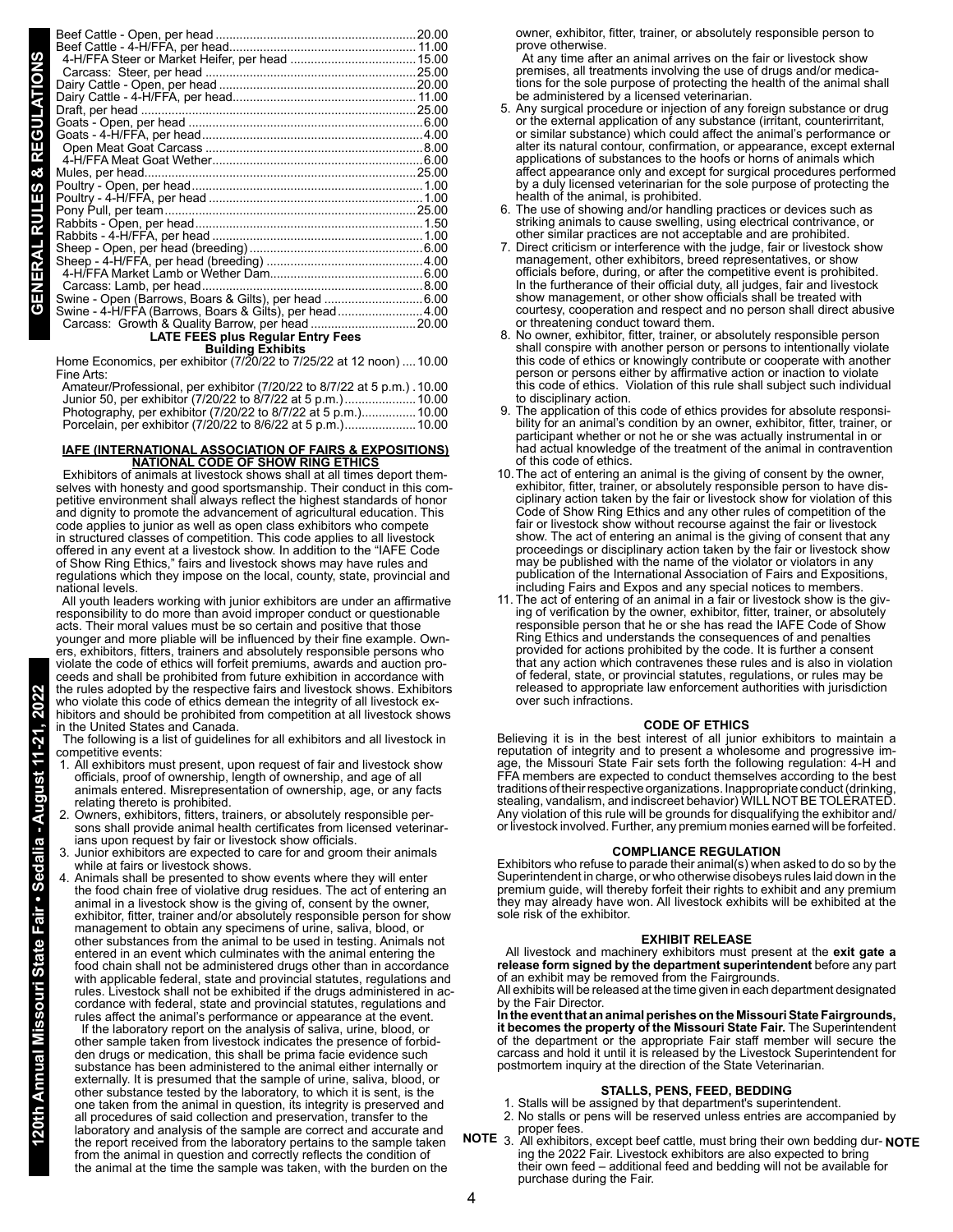As part of the 2022 pilot bedding project, beef cattle exhibitors will be provided Premium Missouri Mulch bedding for \$10 per head to be paid along with entries. No other bedding will be allowed for beef cattle including sawdust, pellets, etc. Dairy cattle exhibitors may continue adding straw to the bedding. All exhibitors should practice good environmental stewardship, keeping the bedding clean and free of glass, plastics, cans and other trash for the purposes of the Fair's recycling agreement.

- 4. Barns, stalls or pens may NOT be used for storage of feed, forage or bedding. THIS RULE WILL BE STRICTLY ENFORCED.
- 5. Livestock exhibitors must furnish their own water buckets and feed troughs.
- 6. Beef tie-out gates will be closed daily at 8:00 a.m. and opened at 7:00 p.m. Cattle may be led to tie-out areas after 7:00 p.m. and must be returned to stalls by 8:00 a.m. Any cattle remaining in the tie-out area after 8:00 a.m. will not be allowed to enter the grounds.
- 7. **All stalls and pens must be cleaned before 8:00 a.m. daily and refuse disposed of as superintendent directs.** All paper, glass, plastic, wire, metal, and other refuse must be separated from the animal waste and bedding. All materials other than animal waste and bedding are to be placed in barrels.
- 8. NO SMOKING is allowed in barns, hay, straw, or feed storage areas.
- 9. No dogs are allowed on the fairgrounds.
- 10. All misters, electrical cords, and fans must be approved for use by the Missouri State Fair.
- 11. Bedding on the sand will not be permitted in the beef cattle barns. 12. No food allowed in barns.

### **ACCESS**

The grounds and buildings will be open for the reception and installation of commercial exhibits Monday, August 8.

All animals and articles must be in place by 8:00 a.m. on Thursday, August 11, unless a different hour and date is specified in the department concerned or the superintendent of the department believes later arrival is justified.

#### **EXHIBITOR CAMPING**

Livestock exhibitor and concessionaire camping is available in the inner/ Lot 5 campgrounds and the outer reserved campgrounds by reservation only for \$35.00 (\$32.34 + \$2.66 sales tax) per space per day. Livestock exhibitor camping is also available near the Sheep Barn \$30 per space per day (\$27.72 + \$2.28 sales tax) and the cattle tie-out area \$22 per space per day (\$20.33 + \$1.67 sales tax). Only one campsite allowed per household and/or mailing address. (Fees are subject to change.)

Electricity supplied through 30 or 50 amp RV plug only (30 amp - sheep and beef; and 50 amp for all others). No 110 volt receptacles available. Absolutely no electricity will be available by means of an extension cord from a show barn or exhibit building. Campers without prior State Fair Electrician written approval for electrical cords will be disconnected. Unapproved

cords may be disconnected, cut and/or removed by State Fair personnel. ATV's will be prohibited in both the main Fairgrounds and the campground.

The cattle tie-out area is the designated area for tying cattle and parking of vehicles and trailers with proper credentials. The tie-out area will open August 8 at noon for Angus, Charolais, Gelbvieh, Hereford, Simmental and exhibition cattle. No space may be reserved for any other breed, steers, market heifers or crossbred heifers, prior to August 13. Any exhibitor doing so will be disqualified from exhibiting with no refund and will be ineligible to exhibit at the 2022 Missouri State Fair.

- Camping fees and entry fees shall be paid with separate checks. 1. Camping in the reserved campgrounds is a privilege for our livestock exhibitors and you must show livestock in order to make a reservation and keep your campsite. Violators will be removed from the campgrounds and will forfeit all paid fees, and will lose the right to make a reservation the following year.
- 2. Only one campsite per household and/or mailing address.
- 3. Submit completed Camping Form along with payment or request reservation online scheduled beginning May 2 – no livestock entry form required.
- 4. Camping Forms or online reservation request must be received by July 15.
- 5. Campgrounds are open 24 hours each day.
- 6. Campground speed limit is 5 mph.

**120th Annual Missouri State Fair • Sedalia - August 11-21, 2022**

- Camping hangtag must be visible in camper and/or vehicle at all times. The Inner Campgrounds/Lot 5 Exhibitor Campground is located north of the Mathewson Exhibition Center and is available to concessionaires, livestock exhibitors and disabled campers on a first-come, firstserved basis, according to date received in the Business Office. All spaces will be reserved.
- 9. The Outer Campground is located inside the West Public Campgrounds adjacent to the tunnel and is available to livestock exhibitors on a first-come, first-served basis, according to date received in the Business Office. All spaces will be reserved.
- 10. The Sheep Campground is located near the Sheep Pavilion and is available to livestock exhibitors on a first-come, first-served basis, according to date received in the Business Office.
- 11. The Beef Campground is located near the Cattle Barns and is available to livestock exhibitors on a first-come, first-served basis, according to date received in the Business Office. These sites have water and electricity only. All spaces will be reserved.
- 12. The Beef Cattle Dry Camping (No Hookups) is also located near the Cattle Barns. Located in the tie-out area and available for tents or RVs; however, no hookups will be provided. ALL campers in the tie-out area must pay for camping.
- 13. The Disabled Campground is located in the east end of the Inner Campgrounds. A disabled license number or a doctor's letter must accompany the request or it will be denied.
- 14. Only one vehicle per campsite will be allowed. Limited additional parking may be available. Violators will be towed at the owner's expense.
- 15. No overflow or discharge to the ground will be permitted from any vehicle.
- 16. Re-selling or subletting a campsite will not be permitted. Violators will be removed from the campgrounds and will forfeit camping fees and privileges.
- 17. No coolers with alcoholic beverages will be allowed inside the inner gates of the Fairgrounds.
- 18. Pets must stay inside your paid camping area and be on a leash at all times. Be kind and clean up after your pet.
- 19. No excessive noise is allowed. Violators will be removed from the campgrounds and will forfeit camping fees and privileges.
- 20. All persons shall comply with all lawful instructions of the campgrounds staff or any police/security officer.
- 21. No refunds for campsites.
- 22. Tampering with utilities is prohibited. Opening, modifying or otherwise tampering with electric pedestals or other utilities will result in expulsion from the campground with no reimbursement of fees or expenses. Additionally, commercial exhibitors not complying with this rule may not be offered contract renewals for the following year. Competitive exhibitors may also be subject to loss of premiums or other penalties as outlined in the Fair's General Rules.

#### **JUDGING PREMIUMS AND AWARDS**

- 1. Where there are fewer animals or articles shown in classes than number of premiums offered, the judges may at their discretion award a prize or prizes of such grade as the animal or article deserves. Exhibitors should ascertain from the various superintendents what time the exhibits under their charge will be judged; otherwise, no complaint or protest on the grounds that judges overlooked exhibits will be considered. When there is only one (1) exhibit in a class, the exhibitor will receive half of the premium money for the placing awarded by the judge.
- 2. All exhibitors and their helpers are required to have original registration certificates for each animal shown. Papers must be made available upon request by department personnel. Photocopies and facsimiles are not acceptable unless otherwise stated in this premium book.
- 3. No animal will be awarded a prize unless promptly brought into the showing ring when the class is called. Entries in livestock departments are received with the distinct understanding that all animals must be brought to the arena for judging, exhibiting and parade purposes. Exhibitors refusing to parade their animals upon request of the superintendent in charge or disobeying other rules laid down in the premium guide will thereby forfeit their rights to exhibit and any premium money they may have already won. All livestock exhibits will be exhibited at the sole risk of the exhibitor.
- 4. Any attempt by an exhibitor, either personally or through an agent, to corrupt the judges or exert undue influence will subject the offender to expulsion from the grounds and he or she will thereafter be prohibited from exhibiting or other privileges.
- 5. If an exhibitor or employee, in an inappropriate and public manner, makes exception to the judging or ruling of the judge, awarding committee, superintendent or any official of the Missouri State Fair, said exhibitor or employee will result in disciplinary action.
- 6. Premium checks will be written as soon as possible after judging is completed. **All checks will be mailed to premium winners, if a vendor**
- **NOTE** input form has been completed by exhibitor. Vendor Input forms NOTE must be turned in to Missouri State Fair Business Office to ensure forms are received.
	- 7. A ribbon on an article does not establish the fact of a first, second or third prize. In rearranging, a ribbon may have been attached in error. Premiums will be paid strictly upon the report as shown in the award book. This record will stand as official.
	- 8. Premiums not claimed prior to December 31, 2022, will be forfeited.
	- 9. The Missouri State Fair does not guarantee premium money, merchandise, prizes or special awards. Because the State Fair Commission is without constitutional or statutory authority to borrow money for its operation, it reserves the right to prorate premium money because of state budget restraints.

#### **David Dick - Livestock Superintendent Randy Conklin - Equine Superintendent**

#### **DEPARTMENT SUPERINTENDENTS**

- 1. Superintendents are to report for duty no later than Wednesday, August 10 at 2:00 p.m., or as stated in the contract, and remain in charge of departments until all exhibits have been claimed by owners, dismissed, or their superintendent is properly excused by the director of the fair.
- 2. Superintendents shall see that each exhibitor has paid all stall rent or other charges, as evidenced by receipts from the Business Office supervisor, before the judges are permitted pass on the exhibit.
- 3. The superintendents will direct the arrangement of all articles or animals on exhibit in their departments.
- 4. All records and supplies will be released to the superintendent of each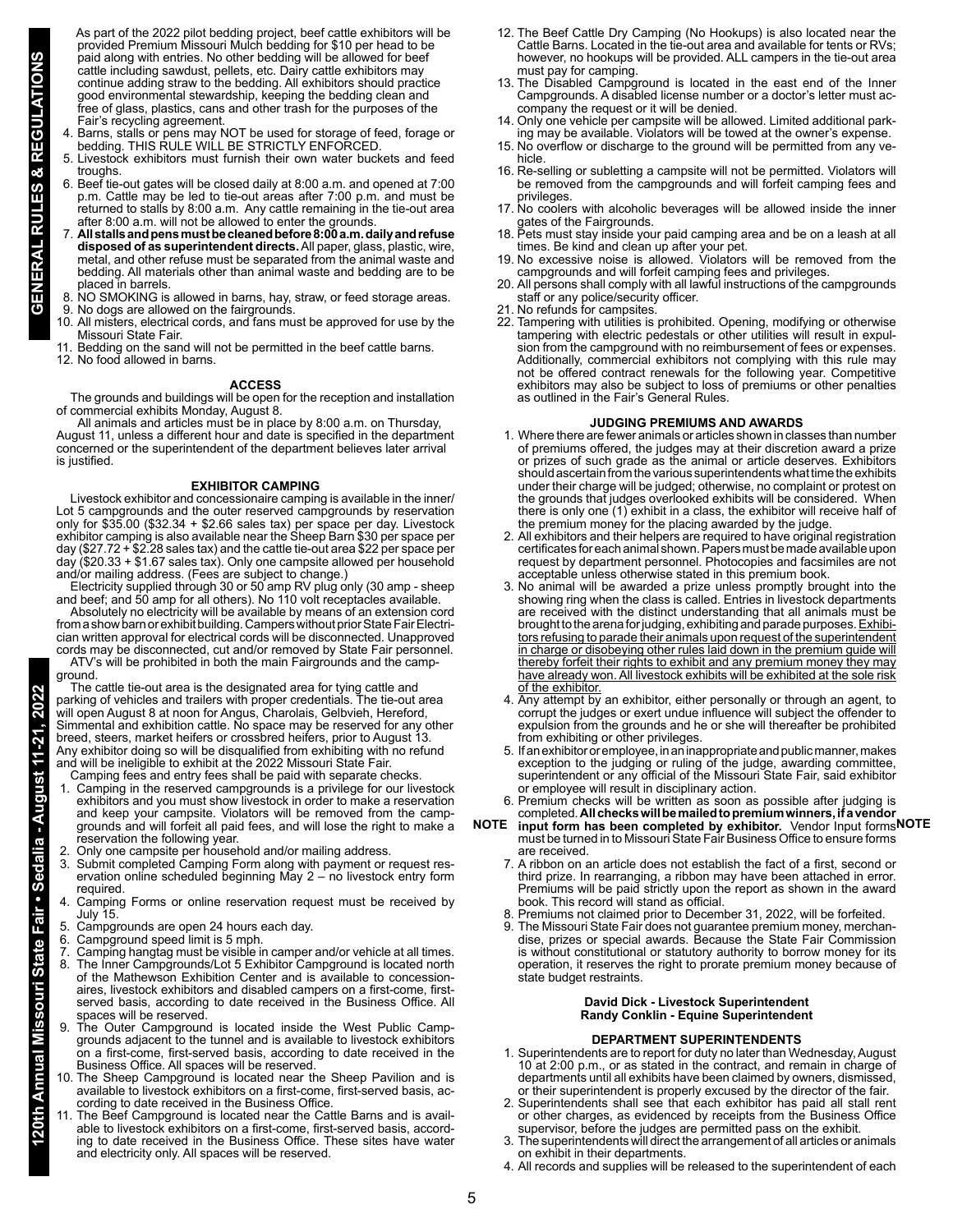department after entries have been completed. The superintendent will be in charge of entries until the show is completed. The judge will not be allowed to see the records before the show. Completed records of the show (entry book-cards and marked copy of program) must be signed by the superintendent and the judge verifying placing of exhibit awards and number shown. All materials for the show held must be returned to the Entry Office before premiums will be paid.

- 5. The superintendent is responsible for ascertaining that each exhibitor complies with the general rules and regulations of the Fair and the specific rules and regulations of the department.
- 6. The superintendent may combine classes with a limited number of entries.
- 7. **No superintendent or assistant superintendent may enter any article, animal or class in his or her department.**

### **JUDGES**

- 1. Judges shall report to superintendent of the department at 8:00 a.m. on the day fixed for judging the exhibits, unless otherwise directed by superintendent.
- 2. No judge shall have an investment, either personally or as an agent or employee, in any animal or article they are to judge. No member of a judge's family or immediate relative shall show an exhibit under that judge.
- 3. Judges shall award premiums only in classes named in the premium list and on animals or articles regularly entered.
- 4. Judges shall observe all the rules governing the exhibits and in the absence of a regulation or when in doubt as to the application of a rule, may call upon the superintendent of the department for written instruction on the point involved, which shall be attached to the award rendered under the decision and with it returned to the Fair Director.
- 5. The judges' awards must be entered in the entry book and/or on entry cards, and must be signed by the judge(s) and by the department superintendent.

### **PROTEST AND APPEAL**

- 1. Protest against the exhibition of an article or animal must be made in writing to the superintendent of the department. The reasons for the alleged ineligibility and rule governing the case must be noted. If evidence sustaining the protest is necessary, the names and addresses of witnesses must be given. If the protest cannot be heard and determined immediately, the judges may proceed to pass on the exhibit and an additional placing shall be made. In the event that the protest is sustained, the additional placing shall be entitled to a premium.
- 2. All protests from a decision of a judge must be made to the Competition Committee of the Missouri State Fair Commission and the Director of the Missouri State Fair within twelve hours after award has been made. An award is made when the notation of the decision of the judge is entered in the department entry book.
- 3. In every case of protest, whether against the exhibition of an animal or article or against an award, the protesting party must deposit with the director the sum of \$100.00 in livestock departments and \$100.00 in all other departments. Should the protest be sustained, the deposit shall be returned to the protesting party. Otherwise, it shall be forfeited.
- 4. In addition to the right to protest herein granted to exhibitors, the management reserves the right to take cognizance of fraud consummated or attempted in connection with an exhibit, and take such action as may be deemed just and proper and as may be warranted on the premises.
- 5. The right of an exhibitor to appeal the decision of a judge to the management will lie only when it is charged that the award has been made in violation of the rules governing the exhibit, or when it is charged that the decision of the judge has been influenced or interfered with by another. 6. No protest or appeal made upon the statement that the judge or
- judges are incompetent or have overlooked an animal or article will be considered by the management.
- 7. Decisions of awarding judges shall be final and no appeal will be considered other than as herein provided.
- 8. All questions in dispute or differences not covered by these rules will be referred to the management, whose decision shall be final.

## **INTERPRETATIONS, AMENDMENTS AND VIOLATIONS**

- The Missouri State Fair Commission or the Director of the Missouri State Fair on behalf of the Commission, reserves the final and absolute right to interpret these rules and regulations, settle and determine all matters, questions and differences in regard thereto, otherwise arising out of, connected with or incident to the fair.
- 2. The Missouri State Fair Commission or the Director of the Missouri State Fair on behalf of the Commission, reserves the right to amend or add to these rules with previous notice, as it, in its judgment, may deem advisable.
- Any violations of the foregoing or special rules will result in disciplinary action.

**ANIMAL HEALTH REQUIREMENTS FOR EXHIBITION** The following is a SUMMARY, and not a reprint of 2 CSR 30-2.040 Animal Health Requirements for exhibition regulations. Contact the Missouri State Veterinarian's office at (573) 751-3377 for clarification if needed:

# **GENERAL REQUIREMENTS**

- 1. All animals must have a Certificate of Veterinary Inspection unless specifically exempted. The Certificate of Veterinary Inspection shall state that the animals are free of visible signs of contagious, infectious, or communicable disease, and describe the animal(s) by species, breed, official identification, sex and age. The Certificate of Veterinary Inspection shall reflect all data for required test and vaccinations, all dates, results, and the name of the laboratory.
- 2. The Certificate of Veterinary Inspection is valid for thirty (30) days.
- 3. Animals with active lesions of ringworm with resulting loss of hair or warts easily visible without close examination will not be permitted to exhibit and shall be subject to isolation or expulsion depending upon the nature and seriousness of the disease.
- Sales scheduled in association with exhibitions must employ an accredited veterinarian to examine animals and process a Certificate of Veterinary Inspection for change of ownership.
- 5. The following are valid forms of official ID: 840 RFID/EID tags, 8 or 9 character NUES tags, Scrapie tags, Brucellosis tags, or a tattoo if purebred and with proof of registration accompanying the animal.
- 6. Alteration or substitution of any information on any VS Form 10-11 or any officially recognized federal/state EIA test chart or Certificate of Veterinary Inspection shall cause the document to be invalid and in violation of sections 267.010 to 267.730, RSMo, and may result in civil penalties not to exceed ten thousand dollars (\$10,000) per violation and be subject to expulsion.
- 7. Any equine or other hoof stock originating from a county in which there is a premises under quarantine for Vesicular Stomatitis must obtain an entry permit and must include the statement on the Certificate of Veterinary Inspection that, "The animals listed are free of clinical signs of Vesicular Stomatitis and have not been exposed to Vesicular Stomatitis or located on a premises quarantined for Vesicular Stomatitis within the past fourteen (14) days." The certificate of veterinary inspection must be written seven (7) days prior to entry. **Exhibition requirements for cattle, bison, and exotic bovids**
- 1. Intrastate (cattle in Missouri moving within Missouri for exhibition only).
	-
	- a. No Certificate of Veterinary Inspection required.<br>b. All cattle must be free of clinical signs of infection b. All cattle must be free of clinical signs of infectious or contagious disease.
	- Brucellosis no test or vaccination is required.
	- d. Tuberculosis no test is required.
- 2. Interstate (cattle from another state entering Missouri for exhibition only).

a. A Certificate of Veterinary Inspection is required and all livestock must be individually identified by official ear tag or tattoo and individually listed on the Certificate of Veterinary Inspection. b. Brucellosis

- - Cattle from Brucellosis-Free States<br>1. All sexually intact cattle may en All sexually intact cattle may enter without a brucellosis test.
	- Steers. No brucellosis test required but must be individually identified and listed on a Certificate of Veterinary Inspection.
- ii. Sexually intact cattle from brucellosis Class A states
- All test eligible animals must be tested negative for brucellosis within thirty (30) days prior to entry, except
- . 2. Cattle from a certified brucellosis-free herd. The certified herd number and the date of the last test must be listed on the Certificate of Veterinary Inspection;
	- Steers. No brucellosis test required but must be individually identified and listed on a Certificate of Veterinary Inspection; and
- 4. Rodeo bulls from a Class A state than must have a nega tive brucellosis test within twelve (12) months prior to exhibition.
	- c. Tuberculosis
		- Beef cattle from Tuberculosis-Free states<br>1. All beef cattle two (2) months of age at
			- All beef cattle two (2) months of age and over (including steers) may enter without additional testing requirements or entry permit.
		- ii. Beef cattle from Tuberculosis Status-less than free states. must meet the following requirements:
			- 1. Must obtain an entry permit.
			- 2. Must have a negative tuberculosis test within sixty (60) days prior to shipment, and the test date must be listed on the Certificate of Veterinary Inspection; or
			- Move from an accredited tuberculosis-free herd (herd test date must be listed on the Certificate of Veterinary Inspe ction); or
			- Move directly from a herd of origin that has had one  $(1)$  complete negative herd test within one (1) year (date of herd test must be listed on the Certificate of Veterinary Inspection).
		- iii. Dairy cattle– All classes of dairy cattle, two (2) months of age and older, entering Missouri for exhibition must meet the following requirements:
			- 1. Must obtain an entry permit.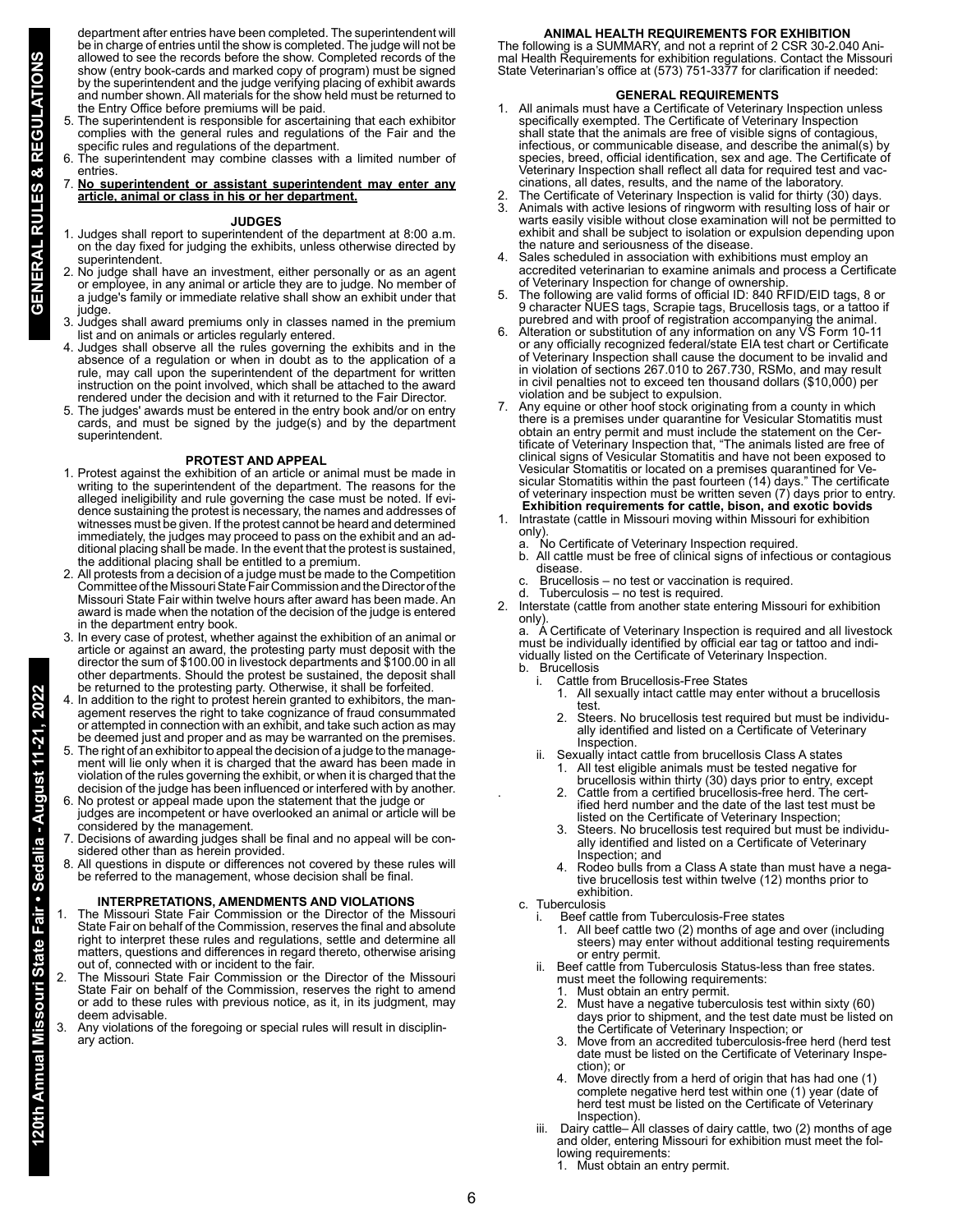- Must have a negative tuberculosis test within sixty (60) days prior to shipment, and the test date must be listed on the Certificate of Veterinary Inspection; or
- 3. Move from an accredited tuberculosis-free herd (herd test date must be listed on the Certificate of Veterinary Inspec tion); or<br>4 Move di
- 4. Move directly from a herd of origin that has had one (1) complete negative herd test within one (1) year (date of herd test must be listed on the Certificate of Veterinary **Inspection**).
- iv. Rodeo livestock, eighteen (18) months of age and older
- 1. Must obtain an entry permit.<br>2. Must be tested negative for 2. Must be tested negative for tuberculosis every twelve (12) months, and the test date must be listed on the Certificate of Veterinary Inspection.
	- No sexually intact rodeo stock from Mexico will be permitted to enter Missouri without a current tuberculosis test.

# **Exhibition Requirements for Swine**

1. Intrastate (swine in Missouri moving within Missouri for exhibition only)

- a. No Certificate of Veterinary Inspection is required.<br>b. All swine must be free of clinical signs of infectious
- b. All swine must be free of clinical signs of infectious or contagious disease.
- Brucellosis no test required.
- Pseudorabies no test required.
- 2. Interstate (swine from another state entering Missouri for exhibition only)<br>a. A
	- a. A Certificate of Veterinary Inspection is required and all swine must be individually identified by official ear tag, ear notch, or tattoo, and listed on the Certificate of Veterinary Inspection.
	- Must obtain an entry permit.
	- Brucellosis<br>i. Swine o
		- Swine originating from brucellosis-free states.
		- May exhibit without a brucellosis test.
		- Swine originating from a state having a brucellosis status less than free.
		- 1. Must be tested negative within sixty (60) days prior to exhibition, except
- Breeding swine from a validated brucellosis-free herd. The validated herd number and date of last validating test must be listed on the Certificate of Veterinary Inspection.
	- d. Pseudorabies.
- i. Swine originating from a state classified as Stage V in the National Pseudorabies (PRV) Eradication Plan.
- 1. May exhibit without a pseudorabies test.
- ii. Swine from a state with less than Stage V status. 1. must be tested pseudorabies negative within sixty (60)
	- days prior to exhibition, except<br>2. Swine from a qualified pseudor 2. Swine from a qualified pseudorabies-free herd. The qualified herd number and date of last qualifying test must be listed on the Certificate of Veterinary Inspection.

# **Exhibition requirements for sheep**

- 1. Intrastate and Interstate (sheep in Missouri moving within Missouri
- for exhibition only, and sheep from another state entering Missouri
- for exhibition only).<br>a. Il sheep, regard a. ll sheep, regardless of age or gender, must be individually identified by an official scrapie ear tag or any other means of permanent identification approved by the state veterinarian identifying them to the flock-of-origin, and listed on a Certificate of Veterinary Inspection.
- All sheep must be free of clinical signs of an infectious or contagious disease.

# wo tests required.

# **Exhibition requirements for goats**

- Intrastate and Interstate (goats in Missouri moving within Missouri for exhibition only and goats from another state entering Missouri for exhibition only)
	- a. All goats, regardless of age or gender, must be individually identified by an official scrapie ear tag or any other means of permanent identification approved by the state veterinarian, and listed on a Certificate of Veterinary Inspection.
	- b. All goats must be free of clinical signs of an infectious or contagious disease.
	- c. No tests required

# **Exhibition requirements for equine**

Intrastate (equine in Missouri moving within Missouri for exhibition only)

- a. No Certificate of Veterinary Inspection is required.
- **120th Annual Missouri State Fair Sedalia August 11-21, 2022** 2. Must have a negative tuberculosis test within sixty (60) b. Equine that are to be exhibited must be free of clinical signs of an infectious or contagious disease. Any equine showing signs of infectious or contagious diseases at an exhibition may be excused by the official inspecting veterinarian. When an official inspecting veterinarian is present, all equine will be subject to daily inspection.
	- c. All equine (except nursing foals accompanied by their dams) must be accompanied by a current VS Form 10-11 or any officially recognized state EIA test chart showing the test date within (12) months prior to exhibition, the graphic description of all markings needed for identification, or microchip, or legible tattoo, or unique registered brand.
	- Interstate (equine from another state entering Missouri for exhibition only)
- a. A Certificate of Veterinary Inspection is required.
- b. Equine that are to be exhibited must be free of clinical signs of an infectious or contagious disease. Any equine showing signs of infectious or contagious diseases at an exhibition may be excused by the official inspecting veterinarian. When an official inspecting veterinarian is present, all equine will be subject to daily inspection.
- c. All equine (except nursing foals accompanied by their dams) must be accompanied by a current VS Form 10-11 or any officially recognized state EIA test chart showing the test date within (12) months prior to exhibition, the graphic description of all markings needed for identification, or microchip, or legible tattoo, or unique registered brand.
- d. A six (6) month passport from states with which there is a reciprocal agreement will be accepted in lieu of a Certificate of Veterinary Inspection. These passports must have proof of a negative EIA test within thirty (30) days of the date of application of the passport and permanent identification for each horse by means of registered brand, legible tattoo, or microchip to be recorded on the passport and the VS Form 10-11 or any officially recognized state EIA test chart, along with other identifying characteristics. In the event of confirmed vesicular stomatitis in any of the states with which reciprocal agreements exist, use of the six (6) month passport will be suspended by the state veterinarian of Missouri.
	- e. Venezuelan Equine Encephalomyelitis (VEE) vaccination and entry permit is required prior to entry on equine originating from states in which VEE has been diagnosed within the preceding twelve (12) months.
- 3. The board, organization or manager of each assembly or event is responsible for certifying that all equine admitted or participating meet the regulations in this section and shall not admit or allow participation of equine not so certified. Untested equine shall not be allowed to congregate with other equine. The owner of each animal shall comply with requirements under this section 267.010 to 267.730, RSMo, and may be assessed civil penalties not to exceed ten thousand dollars (\$10,000) for each violation.

# **Exhibition Requirements for Poultry**

- 1. Intrastate (poultry in Missouri moving within Missouri for exhibition only)
	- a. No Certificate of Veterinary Inspection is required.
	- b. All poultry and waterfowl to be exhibited must be free of clinical signs of any infectious or contagious disease.
	- c. Pullorum-Typhoid test. All poultry (except Missouri origin waterfowl) exhibited shall be tested negative for pullorum-typhoid within ninety (90) days prior to exhibition, or originate from a flock approved by the National Poultry Improvement Plan (NPIP), or an equivalent program, which has been tested within the past twelve (12) months with no change of ownership. This information shall be documented on a VS Form 9-2 (see 2 CSR 30-8.020) or similar certificate which shall accompany the poultry to the exhibition and shall be made available on request.
- 2. Interstate (poultry entering Missouri for exhibition only) a. A Certificate of Veterinary Inspection, VS Form 9-2 or similar certificate is required.
	- b. An entry permit is required.
	- c. All poultry and waterfowl to be exhibited must be free of clinical signs of any infectious or contagious disease.
	- d. Pullorum-typhoid test. All poultry exhibited shall be tested negative for pullorum-typhoid within ninety (90) days prior to exhibition or originate from a flock approved by the National Poultry Improvement Plan (NPIP) or an equivalent program in which the flock has been tested within the past twelve (12) months with no change of ownership. This information shall be documented on a Certificate of Veterinary Inspection, a VS Form 9-2 (see 2 CSR 30-8.020) or similar certificate which shall accompany the poultry to exhibition and shall be made available on request.
- 3. Requirements for Sponsoring Exhibitions for Poultry.
	- a. An official representing the person or organization sponsoring the exhibition shall notify the state veterinarian no later than thirty (30) days prior to the exhibition giving the names, place, inclusive dates and times of event.
	- b. Record Keeping. The sponsor of the exhibition shall compile a list of all poultry present at the exhibition. The list shall contain the name and address of each owner, the number, species, breed, variety, type, sex, and pullorum- typhoid status of all poultry present. A copy of this list shall be retained by the sponsor of the exhibition for at least twelve (12) months and shall be made available upon request to a representative of the department.
	- c. Inspection. Poultry must be free of clinical signs of an infectious or contagious disease. Any poultry showing signs of infectious or contagious disease at an exhibition may be excused by the official inspecting veterinarian or department representative.
	- d. Pullorum-typhoid status. All poultry (except Missouri origin waterfowl) exhibited shall be tested negative for pullorum-typhoid with in the past ninety (90) days or originate from a flock approved by the National Poultry Improvement Plan (NPIP) or equivalent program in which the flock has been tested within the past twelve  $(12)$  months with no change of ownership. This information shall be documented on a VS Form 9-2 (see 2 CSR 30-8.020) or similar certificate which shall be made available on request.